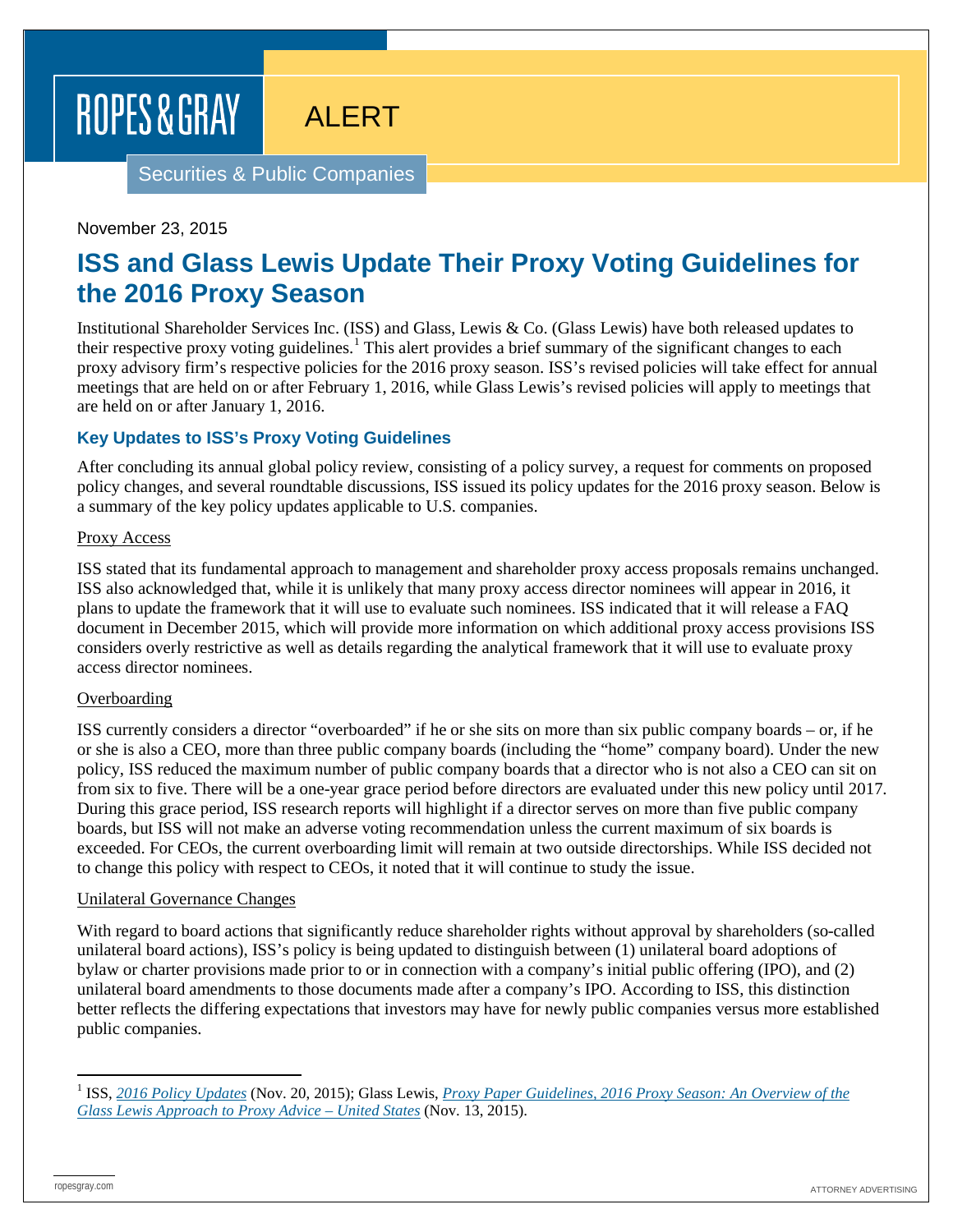# ROPES&GRAY

November 23, 2015 ALERT | 2

- For newly public companies, under ISS's updated policy, it will give significant weight to shareholders' ability to change the governance structure in the future through a simple majority vote, and their ability to hold directors accountable through annual director elections. A public commitment by the company to put the adverse provisions to a shareholder vote within three years of the IPO can also be a mitigating factor.
- For established public companies, the updated policy generally calls for continuing to withhold votes from directors who have unilaterally adopted provisions that create a classified board, establish supermajority voting requirements to amend the company's bylaws or charter, or eliminate shareholders' ability to amend bylaws.

Further, in subsequent years and on a case-by-case basis, ISS will consider these adverse governance provisions in determining vote recommendations for director nominees until such time as the actions are reversed or submitted to a shareholder vote.

# **Key Updates to Glass Lewis's Proxy Voting Guidelines**

# Conflicting Management and Shareholder Proposals

In light of the significant limits that SEC Staff Legal Bulletin No. 14H (SLB 14H) placed on the applicability of Rule  $14a-8(i)(9)$ ,<sup>[2](#page-1-0)</sup> which permits a company to exclude a shareholder proposal that directly conflicts with a company's own proposal, Glass Lewis acknowledged that "some companies may still choose to place management proposals alongside similar shareholder proposals." Glass Lewis's updated policies therefore include guidance on how it would evaluate whether to support a "conflicting" management proposal, which includes the consideration of the following factors:

- the nature of the underlying issue;
- the benefit to shareholders from implementation of the proposal;
- the materiality of the differences between the terms of the shareholder proposal and management proposal;
- the appropriateness of the provisions in the context of a company's shareholder base, corporate structure, and other relevant circumstances; and
- a company's overall governance profile and, specifically, its responsiveness to shareholders as evidenced by the company's response to previous shareholder proposals and its adoption of progressive shareholder rights provisions.

Last year, seven companies included competing management and shareholder proxy access proposals in their proxy statements (representing approximately 8% of the proxy access proposals that were voted on in 2015).<sup>[3](#page-1-1)</sup> It is unclear, however, what effect SLB 14H will have on the number of companies that will include a competing proxy access proposal in their proxy statements for the 2016 proxy season.

# Director Overboarding Policy

Similar to ISS, Glass Lewis announced changes to its director overboarding policy and will also provide companies with a one-year grace period. As a result, Glass Lewis's voting recommendations in 2016 will continue to be based on its existing thresholds of three total boards for a director who serves as an executive officer of a public company

<span id="page-1-0"></span> <sup>2</sup> For a detailed analysis of SEC Staff Legal Bulletin No. 14H, please refer to our previous Alert, "*[SEC Issues Staff Legal](http://www.ropesgray.com/newsroom/alerts/2015/October/SEC-Issues-Staff-Legal-Bulletin-Outlining-the-Scope-of-the-Directly-Conflicts-Exclusion-under.aspx)  [Bulletin Outlining the Scope of the 'Directly Conflicts' Exclusion under Rule 14a-8 and Providing Guidance on the Staff's](http://www.ropesgray.com/newsroom/alerts/2015/October/SEC-Issues-Staff-Legal-Bulletin-Outlining-the-Scope-of-the-Directly-Conflicts-Exclusion-under.aspx)  [Interpretation of the Ordinary Business Exclusion](http://www.ropesgray.com/newsroom/alerts/2015/October/SEC-Issues-Staff-Legal-Bulletin-Outlining-the-Scope-of-the-Directly-Conflicts-Exclusion-under.aspx)*" (Oct. 26, 2015). <sup>3</sup> Management proposals at three companies (Exelon Corporation, Expeditors International of Washington, Inc., and SBA

<span id="page-1-1"></span>Communications Corporation) passed, shareholder proposals at three companies (AES Corporation, Cloud Peak Energy Inc., and Visteon Corporation) passed, neither the management nor the shareholder proposal passed at one company (Chipotle Mexican Grill, Inc.), and there were no companies where both proposals were passed.